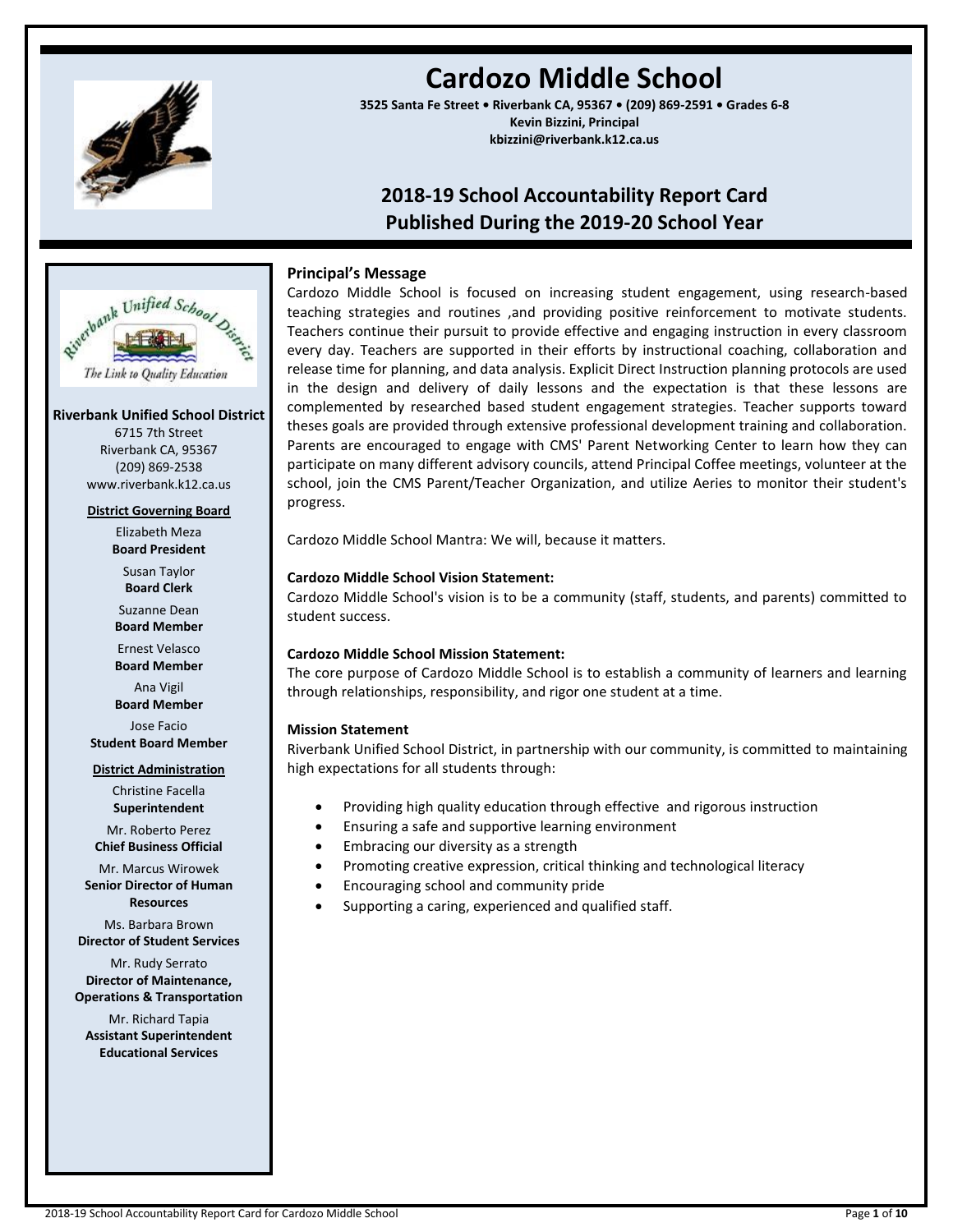## **About the SARC**

By February 1 of each year, every school in California is required by state law to publish a School Accountability Report Card (SARC). The SARC contains information about the condition and performance of each California public school. Under the Local Control Funding Formula (LCFF) all local educational agencies (LEAs) are required to prepare a Local Control and Accountability Plan (LCAP), which describes how they intend to meet annual school-specific goals for all pupils, with specific activities to address state and local priorities. Additionally, data reported in an LCAP is to be consistent with data reported in the SARC.

- For more information about SARC requirements, see the California Department of Education (CDE) SARC web page at [https://www.cde.ca.gov/ta/ac/sa/.](https://www.cde.ca.gov/ta/ac/sa/)
- For more information about the LCFF or LCAP, see the CDE LCFF web page at [https://www.cde.ca.gov/fg/aa/lc/.](https://www.cde.ca.gov/fg/aa/lc/)
- For additional information about the school, parents/guardians and community members should contact the school principal or the district office.

#### **2018-19 Student Enrollment by Grade Level**

| <b>Grade Level</b>      | <b>Number of Students</b> |
|-------------------------|---------------------------|
| Grade 6                 | 161                       |
| Grade 7                 | 186                       |
| Grade 8                 | 156                       |
| <b>Total Enrollment</b> | 503                       |

#### **2018-19 Student Enrollment by Group**

| Group                                      | <b>Percent of Total Enrollment</b> |
|--------------------------------------------|------------------------------------|
| <b>Black or African American</b>           | 1.4                                |
| American Indian or Alaska Native           | 0.4                                |
| Asian                                      | 1.2                                |
| <b>Filipino</b>                            | $\mathbf{1}$                       |
| <b>Hispanic or Latino</b>                  | 77.9                               |
| <b>Native Hawaiian or Pacific Islander</b> | 1.2                                |
| White                                      | 15.9                               |
| <b>Two or More Races</b>                   | 0.2                                |
| <b>Socioeconomically Disadvantaged</b>     | 88.7                               |
| <b>English Learners</b>                    | 37.8                               |
| <b>Students with Disabilities</b>          | 13.5                               |
| <b>Foster Youth</b>                        | 0.8                                |
| <b>Homeless</b>                            | 0.2                                |

## **A. Conditions of Learning**

#### **State Priority: Basic**

The SARC provides the following information relevant to the State priority: Basic (Priority 1):

- Degree to which teachers are appropriately assigned and fully credentialed in the subject area and for the pupils they are teaching;
- Pupils have access to standards-aligned instructional materials; and • School facilities are maintained in good repair

| Scribbi Tacintics are manitalited in good repair      |    |         |       |
|-------------------------------------------------------|----|---------|-------|
| Teacher Credentials for Cardozo Middle School   17-18 |    | $18-19$ | 19-20 |
| <b>With Full Credential</b>                           | 21 | 25      | 24    |
| <b>Without Full Credential</b>                        |    |         |       |
| Teaching Outside Subject Area of Competence           |    |         |       |

| <b>Teacher Credentials for Riverbank Unified</b> | $17-18$ | 18-19 | 19-20 |
|--------------------------------------------------|---------|-------|-------|
| <b>With Full Credential</b>                      |         |       | 145   |
| <b>IWithout Full Credential</b>                  |         |       |       |
| Teaching Outside Subject Area of Competence      |         |       |       |

#### **Teacher Misassignments and Vacant Teacher Positions at Cardozo Middle School**

| <b>Indicator</b>                    | 17-18 | 18-19 | $19-20$ |
|-------------------------------------|-------|-------|---------|
| <b>Teachers of English Learners</b> |       |       |         |
| Total Teacher Misassignments*       |       |       |         |
| <b>Vacant Teacher Positions</b>     |       |       |         |

Note: "Misassignments" refers to the number of positions filled by teachers who lack legal authorization to teach that grade level, subject area, student group, etc.

\*Total Teacher Misassignments includes the number of Misassignments of Teachers of English Learners.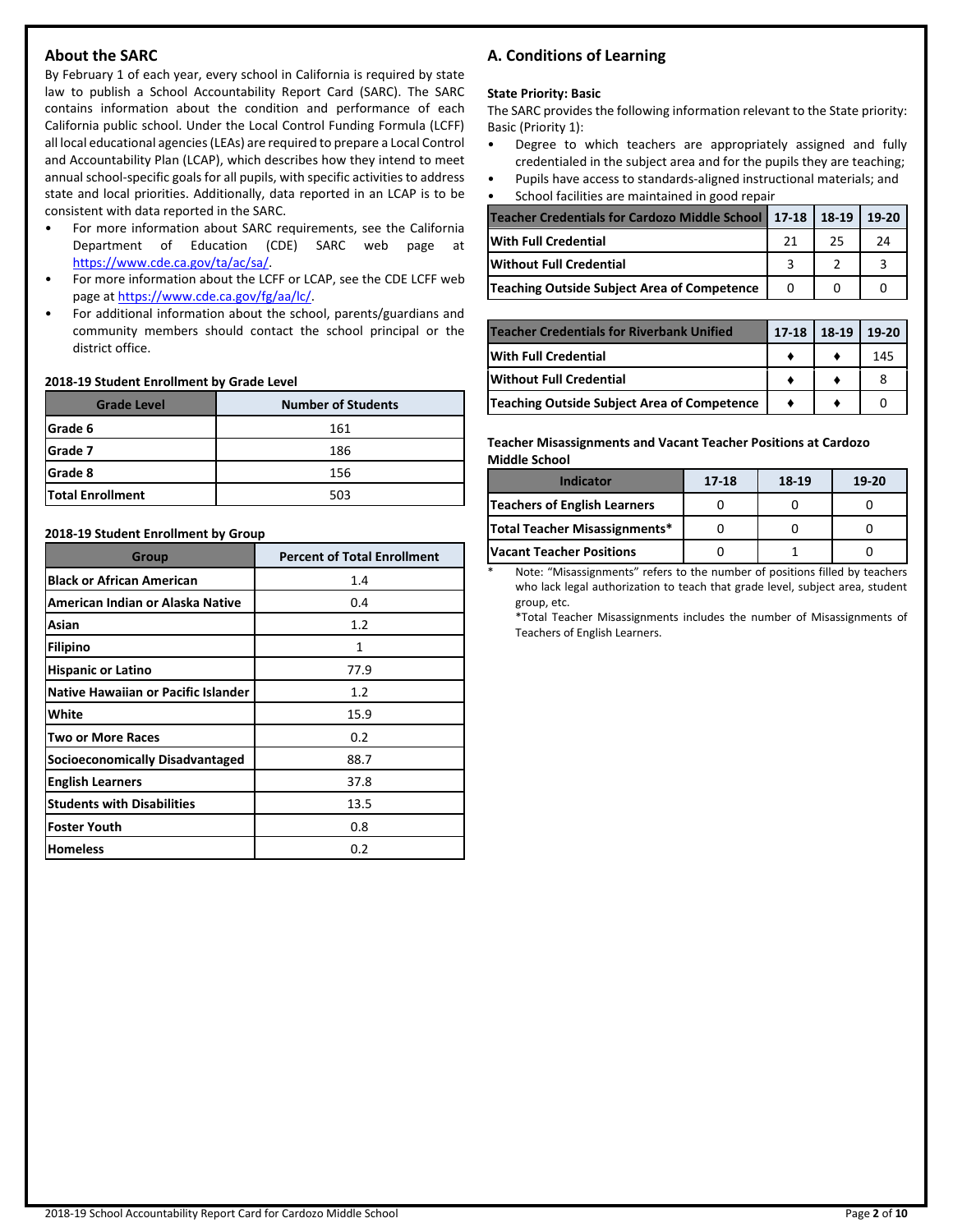#### **Quality, Currency, Availability of Textbooks and Instructional Materials (School Year 2019-20)**

Riverbank Unified School District determined each school within the District has sufficient and good quality instructional materials, and science lab equipment pursuant to the settlement of Williams v. The State of California.

All students, including English Learners, are given access to Standards-aligned textbooks or instructional materials, or both, in core subjects for use in the classroom. Students also have home access to instructional material via individually assigned computers; with their computers students can access their ELA digital curriculum and their teachers' Google Classrooms. Instructional materials are adopted by the Board of Trustees after review by teachers and parents according to the timeline established by the State of California. All District-adopted materials are State Board-adopted and aligned to the Academic Content Standards established by the California Board of Education.

During the 2015-2016 school year, Eureka Math was implemented by the district for all K-8 math instruction.

During the 2016-2017 school year, Benchmark Advanced was adopted by the district for ELA instruction for grades K-6

During the 2017-2018 school year, Study Sync was adopted by the district for ELA instruction for grades 7-12

The Language! ELD and Reading Language Arts intervention program was purchased in the summer of 2010 for use in grades 4–12. Language ! is used in the Special Education classrooms for ELA instruction.

During the 2018-19 school year, TCI was adopted by the district for 7-8 History and Social Science instruction.

During the 2018-19 school year, California World History Studies Weekly was adopted by the district for K-6 History Social Science instruction.

During the 2019-2020 school year, Escalate was implemented as a supplemental ELD curriculum for 6-8 designated EDL courses.

## **Textbooks and Instructional Materials**

#### **Year and month in which data were collected: 012/2018**

| <b>Core Curriculum Area</b>   | <b>Textbooks and Instructional Materials/Year of Adoption</b>                   |            |
|-------------------------------|---------------------------------------------------------------------------------|------------|
| <b>Reading/Language Arts</b>  | Benchmark Advanced (grade 6) 2016<br>Study Sync (grades 7-8) 2017               |            |
|                               | The textbooks listed are from most recent adoption:                             | Yes        |
|                               | Percent of students lacking their own assigned textbook:                        | 0          |
| <b>Mathematics</b>            | Eureka Math (supplemental program) adopted for use 6-8 in 2015                  |            |
|                               | The textbooks listed are from most recent adoption:                             | Yes        |
|                               | Percent of students lacking their own assigned textbook:                        | 0          |
| Science                       | Focus on Science, Pearson Prentice Hall 2007                                    |            |
|                               | The textbooks listed are from most recent adoption:                             | <b>Yes</b> |
|                               | Percent of students lacking their own assigned textbook:                        | 0          |
| <b>History-Social Science</b> | TCI 2018 (7th/8th grd) & Calif. World History Studies Weekly 2018 (6th grd)     |            |
|                               | The textbooks listed are from most recent adoption:                             | Yes        |
|                               | Percent of students lacking their own assigned textbook: 0                      |            |
| Foreign Language              | El Espanol para Nosotros, McGraw Hill 2006<br>En Espanol, McDougal Littell 2004 |            |
|                               | The textbooks listed are from most recent adoption:                             | Yes        |
|                               | Percent of students lacking their own assigned textbook: 0                      |            |
| <b>Health</b>                 | Positive Prevention Plus (2016)                                                 |            |
|                               | The textbooks listed are from most recent adoption:                             | Yes        |

Note: Cells with N/A values do not require data.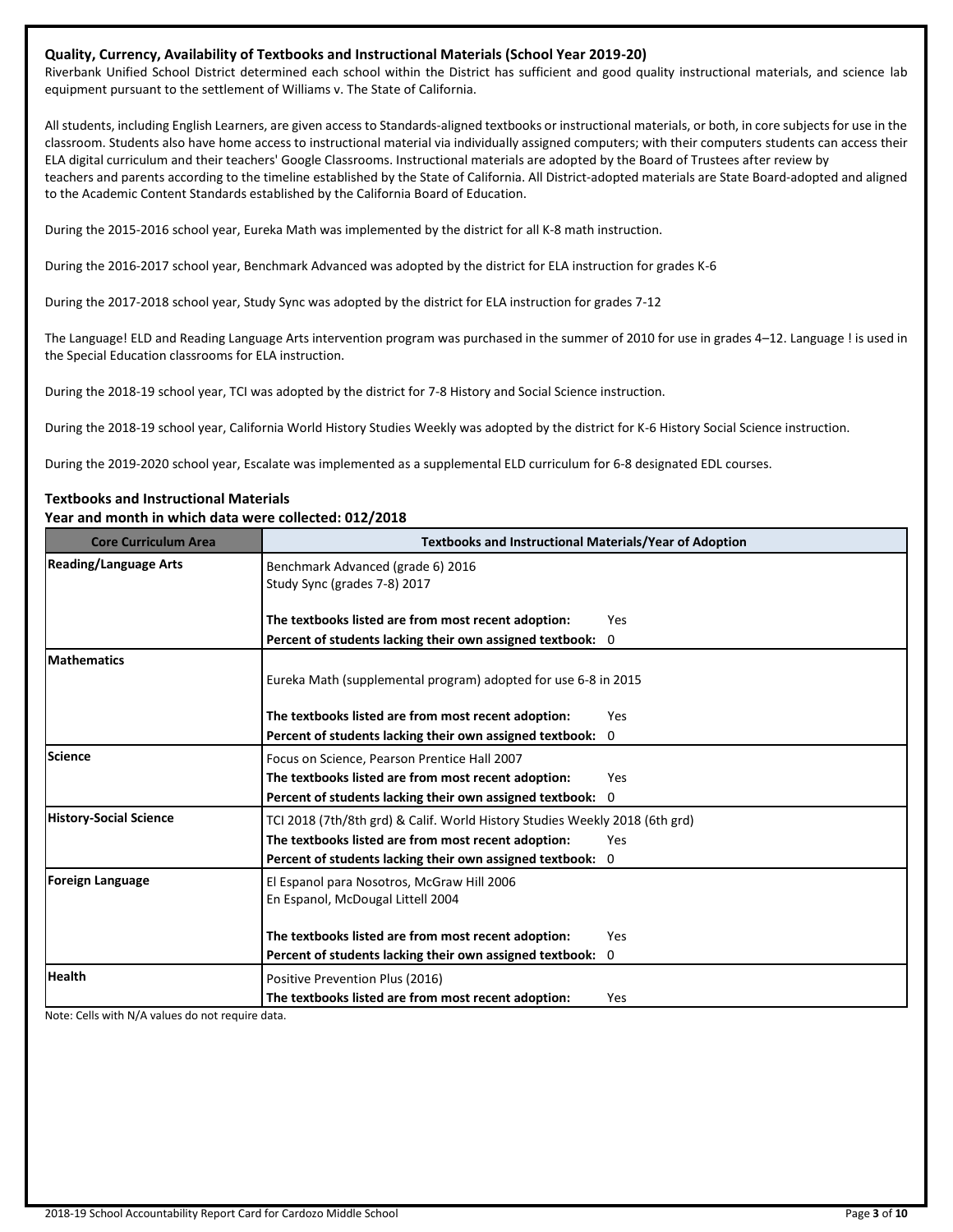## **School Facility Conditions and Planned Improvements (Most Recent Year)**

The school has 31 classrooms, a multipurpose/cafeteria room, a library, a gym, an administration building, and a Parent Networking Center. The main campus was built in 1941. Additions were constructed in 1950, 1967, 1995, 2001 and as recently as 2013. In 1995, a gymnasium was built under a jointuse agreement with the City of Riverbank. This August (2013) we opened our state-of-the-art science lab to students. The funding for the new science lab is Qualified School Construction Bond (QSCB).

Cardozo Middle School provides a safe and clean learning environment for students, staff, parents, and the community.

The principal and the maintenance and operations department conduct an annual facility inspection. The District administers a scheduled maintenance program. District maintenance staff ensure the repairs necessary to keep the school in good repair and working order are completed in a timely manner. A work-order process is used to maintain efficient service and emergency repairs are given the highest priority.

The District governing board has adopted cleaning standards for all schools in Riverbank USD. School administration works daily with three full-time custodians to develop cleaning schedules to keep the school clean and safe.

| <b>System Inspected</b>                                                   | <b>Repair Status</b> | <b>Repair Needed and</b><br><b>Action Taken or Planned</b>                                                                                                                                                                                                                                                                  |  |
|---------------------------------------------------------------------------|----------------------|-----------------------------------------------------------------------------------------------------------------------------------------------------------------------------------------------------------------------------------------------------------------------------------------------------------------------------|--|
| Systems:<br>Gas Leaks, Mechanical/HVAC, Sewer                             | Good                 |                                                                                                                                                                                                                                                                                                                             |  |
| Interior:<br><b>Interior Surfaces</b>                                     | Fair                 | 10: STAINED CEILING TILES<br><b>21: STAINED CEILING TILES</b><br>22: STAINED CEILING TILES<br>23: STAINED CEILING TILES<br>26: STAINED CEILING TILES / TORN WALL<br><b>BOARD</b><br>28: STAINED CEILING TILES<br>5: STAINED CEILING TILES<br>8: STAINED CEILING TILES<br>9: STAINED CEILING TILES<br>KITCHEN: TORN FLOORING |  |
| <b>Cleanliness:</b><br>Overall Cleanliness, Pest/ Vermin Infestation      | Good                 |                                                                                                                                                                                                                                                                                                                             |  |
| <b>Electrical:</b><br>Electrical                                          | Good                 |                                                                                                                                                                                                                                                                                                                             |  |
| <b>Restrooms/Fountains:</b><br>Restrooms, Sinks/ Fountains                | Good                 |                                                                                                                                                                                                                                                                                                                             |  |
| Safety:<br>Fire Safety, Hazardous Materials                               | Good                 |                                                                                                                                                                                                                                                                                                                             |  |
| Structural:<br>Structural Damage, Roofs                                   | Good                 |                                                                                                                                                                                                                                                                                                                             |  |
| <b>External:</b><br>Playground/School Grounds, Windows/Doors/Gates/Fences | Good                 |                                                                                                                                                                                                                                                                                                                             |  |
| <b>Overall Rating</b>                                                     | Good                 |                                                                                                                                                                                                                                                                                                                             |  |

## **School Facility Good Repair Status (Most Recent Year) Year and month in which data were collected: 11/19/2019**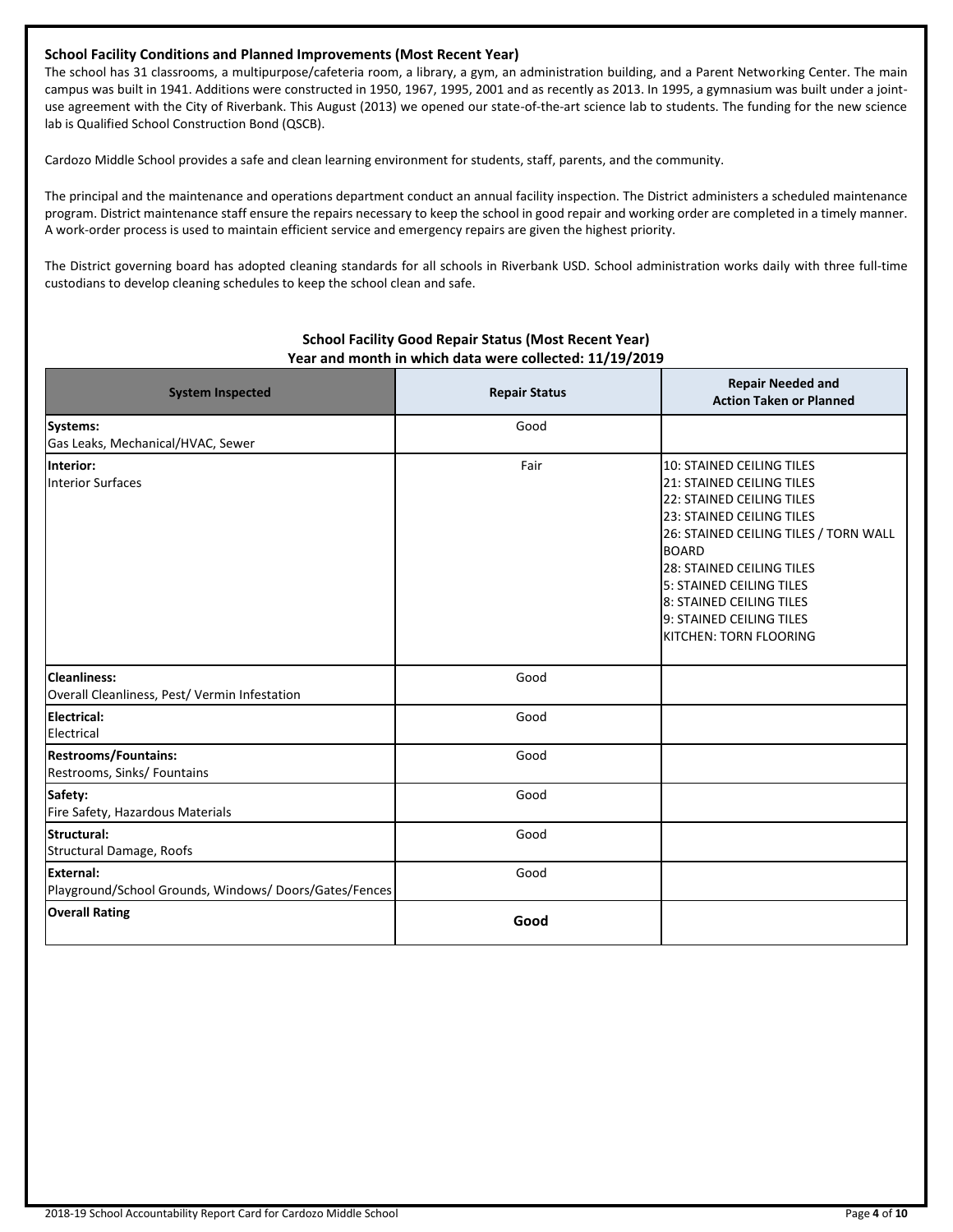## **B. Pupil Outcomes**

#### **State Priority: Pupil Achievement**

The SARC provides the following information relevant to the State priority: Pupil Achievement (Priority 4):

- **Statewide assessments** (i.e., California Assessment of Student Performance and Progress [CAASPP] System, which includes the Smarter Balanced Summative Assessments for students in the general education population and the California Alternate Assessments [CAAs] for English language arts/literacy [ELA] and mathematics given in grades three through eight and grade eleven. Only eligible students may participate in the administration of the CAAs. CAAs items are aligned with alternate achievement standards, which are linked with the Common Core State Standards [CCSS] for students with the most significant cognitive disabilities); and
- The percentage of students who have successfully completed courses that satisfy the requirements for entrance to the University of California and the California State University, or career technical education sequences or programs of study

## **CAASPP Test Results in ELA and Mathematics for All Students Grades Three through Eight and Grade Eleven**

**Percentage of Students Meeting or Exceeding the State Standard**

| <b>Subject</b> | <b>School</b><br>$17 - 18$ | <b>School</b><br>18-19 | <b>District</b><br>$17 - 18$ | <b>District</b><br>18-19 | <b>State</b><br>$17 - 18$ | <b>State</b><br>18-19 |
|----------------|----------------------------|------------------------|------------------------------|--------------------------|---------------------------|-----------------------|
| iela           | 35                         | 37                     | 36                           | 39                       | 50                        | 50                    |
| <b>Math</b>    | 20                         | 26                     | 22                           | 27                       | 38                        | 39                    |

Note: Percentages are not calculated when the number of students tested is ten or less, either because the number of students in this category is too small for statistical accuracy or to protect student privacy.

Note: ELA and mathematics test results include the Smarter Balanced Summative Assessment and the CAA. The "Percent Met or Exceeded" is calculated by taking the total number of students who met or exceeded the standard on the Smarter Balanced Summative Assessment plus the total number of students who met the standard (i.e., achieved Level 3–Alternate) on the CAAs divided by the total number of students who participated in both assessments.

## **CAASPP Test Results in Science for All Students Grades Five, Eight, and Ten**

#### **Percentage of Students Meeting or Exceeding the State Standard**

| <b>Subject</b> | <b>School</b> | <b>School</b> | <b>District</b> | <b>District</b> | <b>State</b> | <b>State</b> |
|----------------|---------------|---------------|-----------------|-----------------|--------------|--------------|
|                | $17 - 18$     | $18-19$       | 17-18           | $18 - 19$       | 17-18        | 18-19        |
| Science        | N/A           | N/A           | N/A             | N/A             | N/A          | N/A          |

Note: Cells with N/A values do not require data.

Note: This is a placeholder for the California Science Test (CAST) which was administered operationally during the 2018-19 school year. However, these data are not available for inclusion in the 2018-19 SARC posting due February 1, 2020. These data will be included in the 2019-20 SARC posting due February 1, 2021.

#### **State Priority: Other Pupil Outcomes**

The SARC provides the following information relevant to the State priority: Other Pupil Outcomes (Priority 8):

• Pupil outcomes in the subject area of physical education

#### **2018-19 Percent of Students Meeting Fitness Standards**

| <b>Grade</b><br>Level | 4 of 6 | 5 of 6 | 6 of 6 |
|-----------------------|--------|--------|--------|
|                       | 15.4   | 18.1   | 32.4   |

Note: Percentages are not calculated and double dashes (--) appear in the table when the number of students tested is ten or less, either because the number of students in this category is too small for statistical accuracy or to protect student privacy.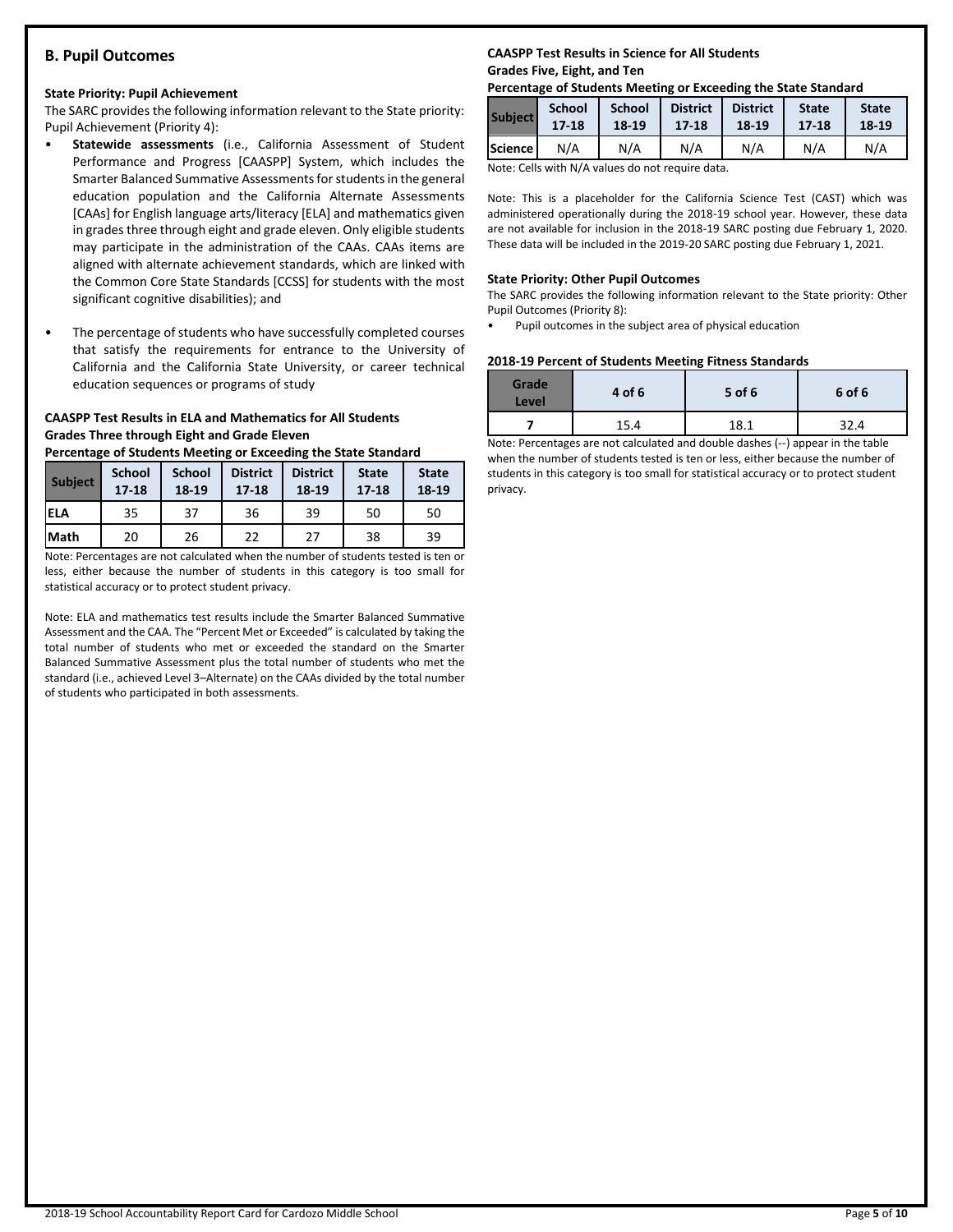| <b>Student Group</b>                                 | <b>Total</b><br><b>Enrollment</b> | <b>Number</b><br><b>Tested</b> | <b>Percent</b><br><b>Tested</b> | Percent<br><b>Met or Exceeded</b> |
|------------------------------------------------------|-----------------------------------|--------------------------------|---------------------------------|-----------------------------------|
| <b>All Students</b>                                  | 504                               | 480                            | 95.24                           | 36.95                             |
| <b>Male</b>                                          | 266                               | 256                            | 96.24                           | 31.76                             |
| Female                                               | 238                               | 224                            | 94.12                           | 42.86                             |
| <b>Black or African American</b>                     | $-$                               | $\overline{\phantom{a}}$       | $- -$                           | $-$                               |
| American Indian or Alaska Native                     | --                                | --                             | --                              | --                                |
| Asian                                                | $-$                               | --                             | --                              | --                                |
| <b>Filipino</b>                                      | $\overline{a}$                    | $\mathbf{u}$                   | $\overline{a}$                  | --                                |
| <b>Hispanic or Latino</b>                            | 403                               | 387                            | 96.03                           | 36.79                             |
| <b>Native Hawaiian or Pacific Islander</b>           | $-$                               | $- -$                          | $-$                             | $- -$                             |
| White                                                | 70                                | 65                             | 92.86                           | 41.54                             |
| <b>Two or More Races</b>                             | $-$                               | $- -$                          | --                              | --                                |
| <b>Socioeconomically Disadvantaged</b>               | 441                               | 428                            | 97.05                           | 33.49                             |
| <b>English Learners</b>                              | 264                               | 252                            | 95.45                           | 27.09                             |
| <b>Students with Disabilities</b>                    | 63                                | 63                             | 100.00                          | 9.52                              |
| <b>Students Receiving Migrant Education Services</b> | $-$                               | $\overline{\phantom{a}}$       | $\overline{a}$                  | $\mathbf{u}$                      |
| <b>Foster Youth</b>                                  | $-$                               | $-$                            | $- -$                           | $\overline{a}$                    |
| <b>Homeless</b>                                      | $-$                               | --                             | $- -$                           | $-$                               |

Note: ELA test results include the Smarter Balanced Summative Assessment and the CAA. The "Percent Met or Exceeded" is calculated by taking the total number of students who met or exceeded the standard on the Smarter Balanced Summative Assessment plus the total number of students who met the standard (i.e., achieved Level 3–Alternate) on the CAAs divided by the total number of students who participated in both assessments.

Note: Double dashes (--) appear in the table when the number of students is ten or less, either because the number of students in this category is too small for statistical accuracy or to protect student privacy.

Note: The number of students tested includes all students who participated in the test whether they received a score or not; however, the number of students tested is not the number that was used to calculate the achievement level percentages. The achievement level percentages are calculated using only students who received scores.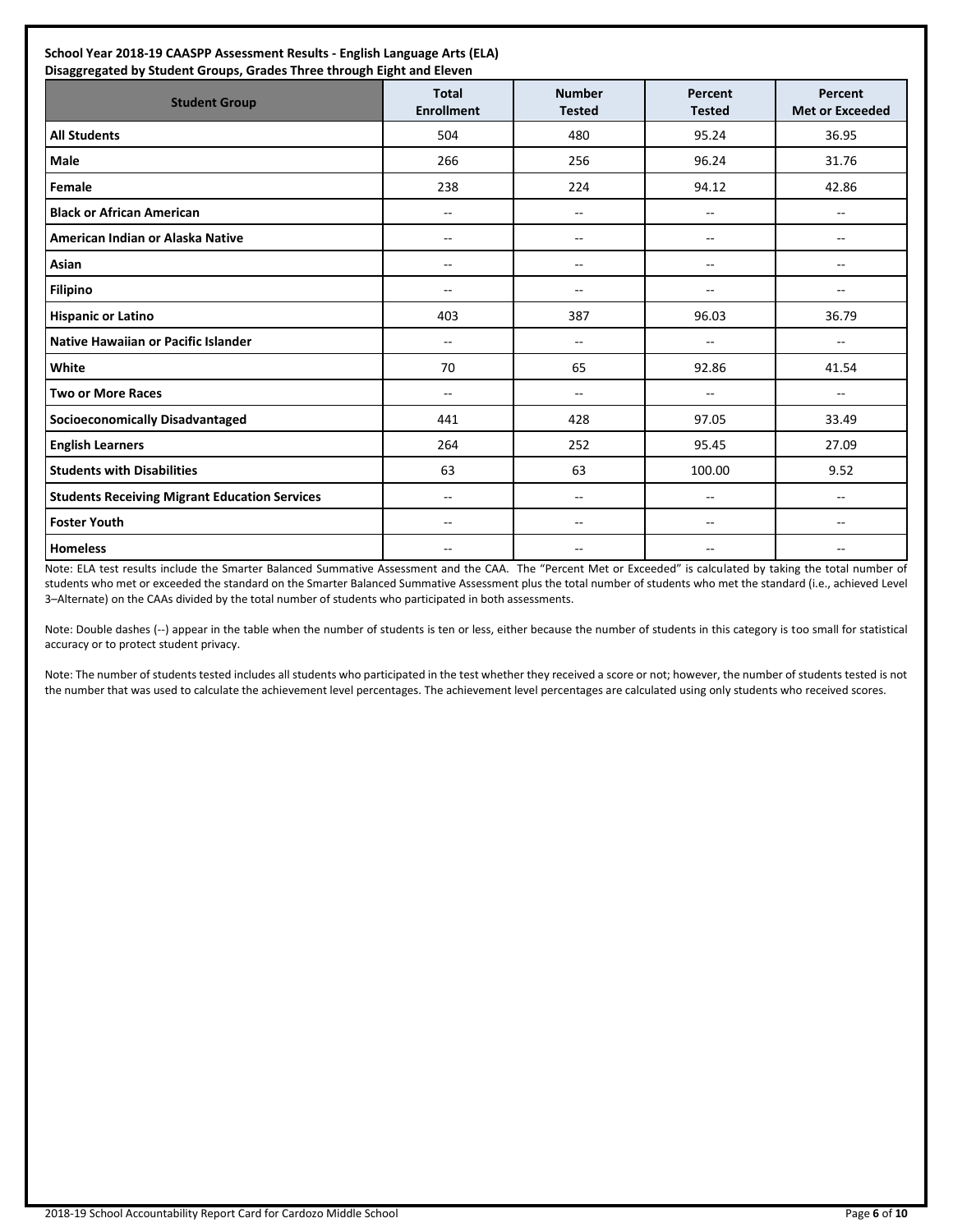| School Year 2018-19 CAASPP Assessment Results - Mathematics<br>Disaggregated by Student Groups, Grades Three through Eight and Eleven |                                   |                                |                          |                                   |
|---------------------------------------------------------------------------------------------------------------------------------------|-----------------------------------|--------------------------------|--------------------------|-----------------------------------|
| <b>Student Group</b>                                                                                                                  | <b>Total</b><br><b>Enrollment</b> | <b>Number</b><br><b>Tested</b> | Percent<br><b>Tested</b> | Percent<br><b>Met or Exceeded</b> |
| <b>All Students</b>                                                                                                                   | 504                               | 491                            | 97.42                    | 25.87                             |
| <b>Male</b>                                                                                                                           | 266                               | 259                            | 97.37                    | 21.62                             |
| Female                                                                                                                                | 238                               | 232                            | 97.48                    | 30.60                             |
| <b>Black or African American</b>                                                                                                      | $-$                               | $\overline{a}$                 | $-$                      | $\overline{a}$                    |
| American Indian or Alaska Native                                                                                                      | $-$                               | $\sim$                         | $-$                      | $\overline{\phantom{a}}$          |
| Asian                                                                                                                                 | --                                | $\overline{a}$                 | --                       | $\sim$ $\sim$                     |
| <b>Filipino</b>                                                                                                                       | $-$                               | $\overline{a}$                 | $\overline{a}$           | $-$                               |
| <b>Hispanic or Latino</b>                                                                                                             | 403                               | 396                            | 98.26                    | 25.76                             |
| Native Hawaiian or Pacific Islander                                                                                                   | $-$                               | $\overline{a}$                 | $\overline{a}$           | $-$                               |
| White                                                                                                                                 | 70                                | 66                             | 94.29                    | 25.76                             |
| <b>Two or More Races</b>                                                                                                              | --                                | $\mathbf{u}$                   | $\overline{\phantom{a}}$ | $\mathbf{u}$                      |
| <b>Socioeconomically Disadvantaged</b>                                                                                                | 441                               | 438                            | 99.32                    | 23.97                             |
| <b>English Learners</b>                                                                                                               | 264                               | 262                            | 99.24                    | 19.85                             |
| <b>Students with Disabilities</b>                                                                                                     | 63                                | 63                             | 100.00                   | 6.35                              |
| <b>Students Receiving Migrant Education Services</b>                                                                                  | --                                | $\overline{a}$                 | $\overline{\phantom{a}}$ | $-$                               |
| <b>Foster Youth</b>                                                                                                                   | $\sim$                            | $\sim$                         | $-$                      | $\sim$                            |
| <b>Homeless</b>                                                                                                                       | --                                | $-$                            | $\overline{\phantom{a}}$ | $-$                               |

Note: Mathematics test results include the Smarter Balanced Summative Assessment and the CAA. The "Percent Met or Exceeded" is calculated by taking the total number of students who met or exceeded the standard on the Smarter Balanced Summative Assessment plus the total number of students who met the standard (i.e., achieved Level 3–Alternate) on the CAAs divided by the total number of students who participated in both assessments.

Note: Double dashes (--) appear in the table when the number of students is ten or less, either because the number of students in this category is too small for statistical accuracy or to protect student privacy.

Note: The number of students tested includes all students who participated in the test whether they received a score or not; however, the number of students tested is not the number that was used to calculate the achievement level percentages. The achievement level percentages are calculated using only students who received scores.

## **C. Engagement**

#### **State Priority: Parental Involvement**

The SARC provides the following information relevant to the State priority: Parental Involvement (Priority 3):

• Efforts the school district makes to seek parent input in making decisions for the school district and each school site

#### **Opportunities for Parental Involvement (School Year 2019-20)**

Parent involvement is highly valued at Cardozo Middle School; a strong parent/school partnership is essential for student success. Cardozo Middle School parents are encouraged to engage with the CMS Parent Networking Center to build a strong relationship with the school. Through the Parent Networking Center parents have access to educational training, help in navigating the Aeries Parent Portal, information on conferences and field trips, and support in accessing family and community services. Cardozo Middle School's monthly newsletter is also a great way for parents to stay up to date on school events and opportunities for them to get involved. Our newsletter is published once a month and sent to the residents of all CMS families. Parents can also get involved with the school by attending school sponsored events, or by joining one of the various school site committees or councils. CMS Parent coffees are scheduled monthly as a way to discuss issues that concern parents or to present information requested by parents. Involvement in the School Site Council and the English Language Advisory Committee give parents a voice in educational matters that are relevant to their students. The Cardozo Middle School Parent/Teacher Organization is a great way for parents to begin their partnership with the school.

For more information on how to become involved, please contact Principal Kevin Bizzini at (209) 869-2591.

#### **State Priority: School Climate**

The SARC provides the following information relevant to the State priority: School Climate (Priority 6):

- Pupil suspension rates;
- Pupil expulsion rates; and
- Other local measures on the sense of safety.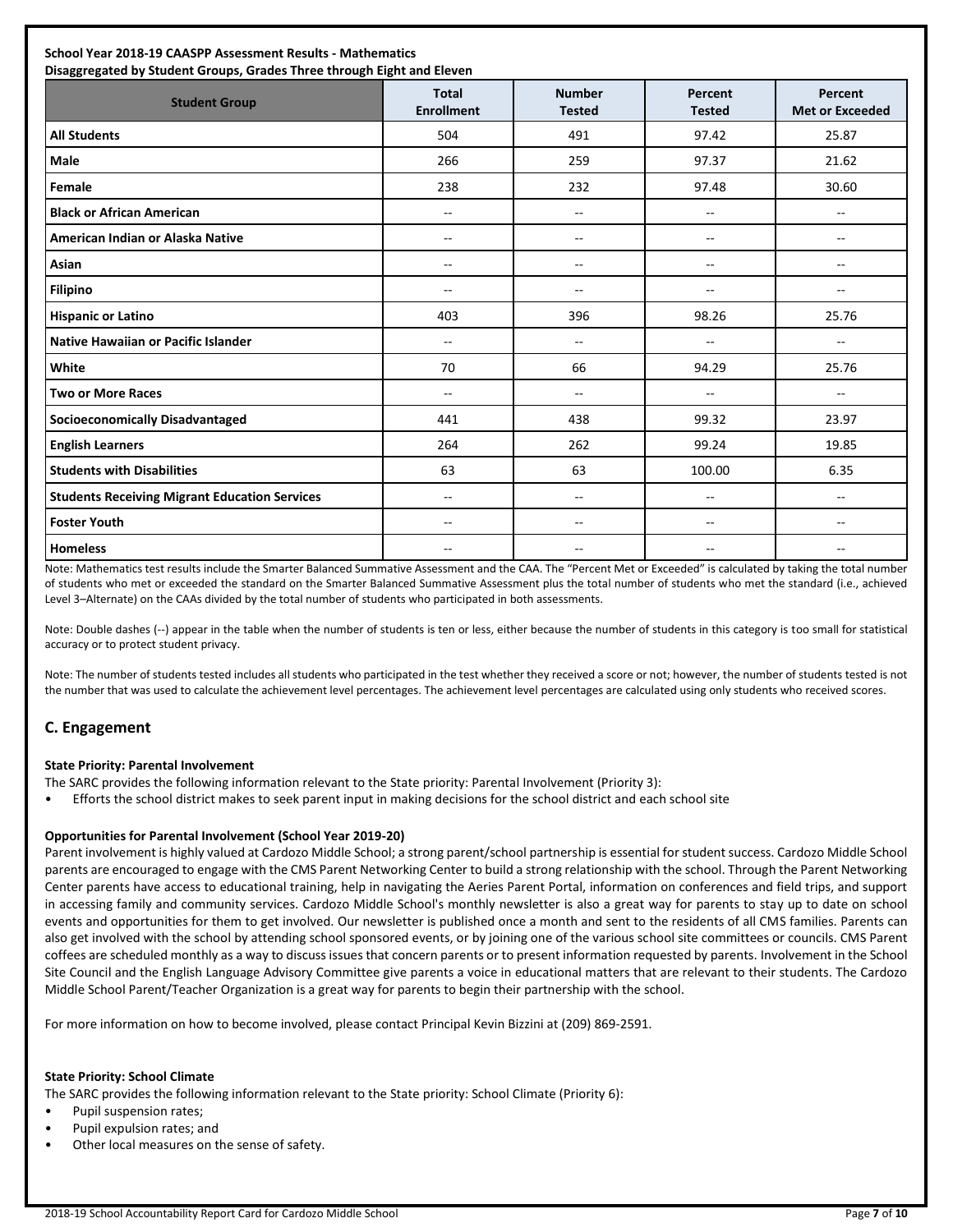#### **School Safety Plan**

Cardozo Middle School provides a safe and clean learning environment for students, staff, parents, and the community. Cardozo Middle School's School Site Safety Committee is composed of teachers, administrators, classified/support staff, parents, students, and law enforcement/probation. The Safety Committee meets four times a year. The Safety Plan was most recently reviewed, updated, and discussed with school faculty October 2019. The School Safety Committee also addresses student discipline and violations of the Student Conduct Code.

Student safety is a school wide commitment. All visitors report to the office and check in through the Raptor System. Cardozo Middle School has two fulltime campus monitors and an additional three noon-duty supervisors.

The school's disaster preparedness plan includes steps for ensuring student and staff safety during a disaster, including a comprehensive crisis plan. Disaster drills are conducted annually and ongoing throughout the year. Fire drills are held twice a school year. Practice lock down drills are conducted more often.

| <b>Suspensions and Expulsions for the School</b> | 2016-17    | 2017-18 | 2018-19 |  |
|--------------------------------------------------|------------|---------|---------|--|
| <b>Suspensions Rate</b>                          | <b>LLA</b> | 11.0    | 10.8    |  |
| <b>Expulsions Rate</b>                           | U.Z        | υ.      | 0.9     |  |

| <b>Suspensions and Expulsions for the District</b> | 2016-17 | 2017-18 | 2018-19 |
|----------------------------------------------------|---------|---------|---------|
| <b>Suspensions Rate</b>                            | ∪.⊥     | э.о     | 6.3     |
| <b>Expulsions Rate</b>                             | U.L     | υ.      | υ.      |

| <b>Suspensions and Expulsions for the State</b> | 2016-17 | 2017-18 | 2018-19 |
|-------------------------------------------------|---------|---------|---------|
| <b>Suspensions Rate</b>                         | 3.O     | כ.כ     |         |
| <b>Expulsions Rate</b>                          | U.L     | ◡…      | U.L     |

## **D. Other SARC Information**

The information in this section is required to be in the SARC but is not included in the state priorities for LCFF.

#### **Ratio of Academic Counselors to Pupils (School Year 2018-19)**

| r:.<br>пие                                                                                                                                       | Ratio                                                                                                           |
|--------------------------------------------------------------------------------------------------------------------------------------------------|-----------------------------------------------------------------------------------------------------------------|
| <b>Academic Counselor*</b><br>acau                                                                                                               | 628.8                                                                                                           |
| $\sim$ $\sim$<br>$\sim$ $\sim$<br>그 아이들은 그 사람들은 그 사람들을 지르며 아이들이 아니라 아이들이 아니라 아이들이 아니라 아이들이 아니라 아이들이 아니라 아이들이 아니라 아이들이 아니라 아이들이 아니라 아이들이 아니라 아이들이 | the contract of the contract of the contract of the contract of the contract of the contract of the contract of |

One Full Time Equivalent (FTE) equals one staff member working full time; one FTE could also represent two staff members who each work 50 percent of full time.

#### **Student Support Services Staff (School Year 2018-19)**

| <b>Title</b>                                               | <b>Number of Full-Time Equivalent</b><br>(FTE) |
|------------------------------------------------------------|------------------------------------------------|
| <b>Counselor (Social/Behavioral or Career Development)</b> | .8                                             |
| Library Media Teacher (Librarian)                          |                                                |
| Library Media Services Staff (Paraprofessional)            |                                                |
| Psychologist                                               |                                                |
| <b>Social Worker</b>                                       |                                                |
| <b>Nurse</b>                                               |                                                |
| Speech/Language/Hearing Specialist                         |                                                |
| <b>Resource Specialist (non-teaching)</b>                  | 1.0                                            |
| Other                                                      |                                                |

One Full Time Equivalent (FTE) equals one staff member working full time; one FTE could also represent two staff members who each work 50 percent of full time.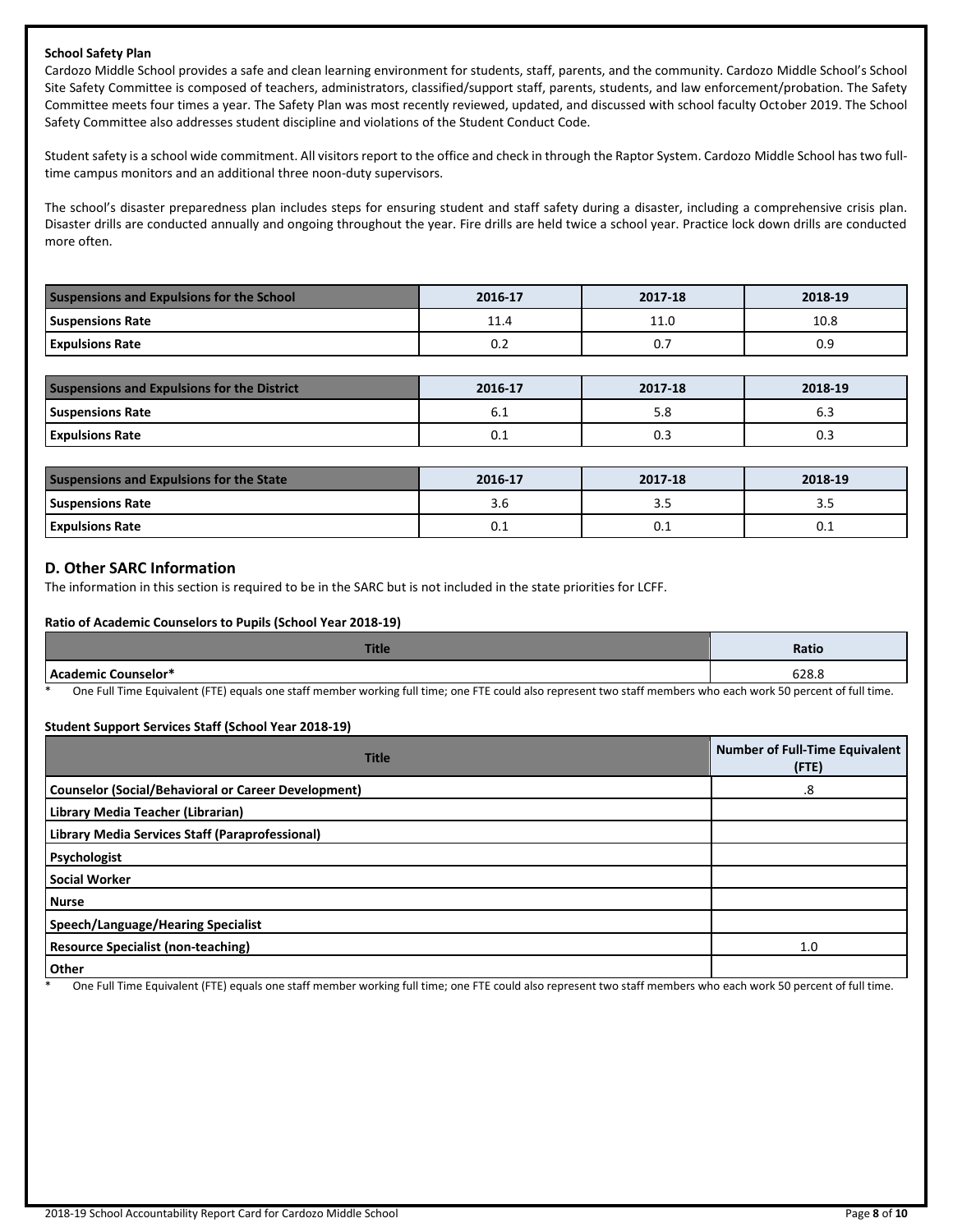| Average Class Size and Class Size Distribution (Secondary) |                                                   |                                                        |                                                     |                                                     |                                                   |                                                        |                                                         |                                                     |                                                   |                                                        |                                                         |                                                     |
|------------------------------------------------------------|---------------------------------------------------|--------------------------------------------------------|-----------------------------------------------------|-----------------------------------------------------|---------------------------------------------------|--------------------------------------------------------|---------------------------------------------------------|-----------------------------------------------------|---------------------------------------------------|--------------------------------------------------------|---------------------------------------------------------|-----------------------------------------------------|
| <b>Subject</b>                                             | 2016-17<br>Average<br><b>Class</b><br><b>Size</b> | 2016-17<br># of<br>Classes*<br><b>Size</b><br>$1 - 22$ | 2016-17<br># of<br>Classes*<br><b>Size</b><br>23-32 | 2016-17<br># of<br>Classes*<br><b>Size</b><br>$33+$ | 2017-18<br>Average<br><b>Class</b><br><b>Size</b> | 2017-18<br># of<br>Classes*<br><b>Size</b><br>$1 - 22$ | 2017-18<br># of<br>Classes*<br><b>Size</b><br>$23 - 32$ | 2017-18<br># of<br>Classes*<br><b>Size</b><br>$33+$ | 2018-19<br>Average<br><b>Class</b><br><b>Size</b> | 2018-19<br># of<br>Classes*<br><b>Size</b><br>$1 - 22$ | 2018-19<br># of<br>Classes*<br><b>Size</b><br>$23 - 32$ | 2018-19<br># of<br>Classes*<br><b>Size</b><br>$33+$ |
| <b>English</b>                                             | 22                                                | 14                                                     | 15                                                  | 4                                                   | 20                                                | 14                                                     | 9                                                       |                                                     | 18                                                | 18                                                     | 8                                                       |                                                     |
| <b>Mathematics</b>                                         | 25                                                | 3                                                      | 9                                                   |                                                     | 23                                                | ⇁                                                      | 12                                                      |                                                     | 24                                                | 6                                                      | 13                                                      | 1                                                   |
| <b>Science</b>                                             | 29                                                | 2                                                      | 6                                                   | 4                                                   | 27                                                | 2                                                      | 11                                                      |                                                     | 26                                                | 2                                                      | 9                                                       | $\overline{2}$                                      |
| <b>Social Science</b>                                      | 27                                                | 2                                                      | 9                                                   |                                                     | 28                                                | 2                                                      | 5                                                       | 5                                                   | 28                                                |                                                        | 10                                                      | 1                                                   |

Number of classes indicates how many classrooms fall into each size category (a range of total students per classroom). At the secondary school level, this information is reported by subject area rather than grade level.

#### **Professional Development provided for Teachers**

| <b>Measure</b>                                                                  | 2017-18 | 2018-19 | 2019-20 |
|---------------------------------------------------------------------------------|---------|---------|---------|
| Number of school days dedicated to Staff Development and Continuous Improvement |         |         |         |

Student achievement data from state and local assessments helped determine professional development priorities. Mathematics, literacy in all content classrooms, and Professional Learning Communities are Cardozo Middle School's areas of focus for teacher professional development (PD). Math PD is supported by RUSD Instructional Coaches and Stanislaus County Office of Education;s (SCOE) Math support Team. CMS Math teacher use collaboration time to review student data and make adjustments to their instruction. Math teachers work with RUSD & SCOE support teams in 1:1 co-teaching, real time coaching, and lesson study situations for PD. All teacher receive PD and ongoing support in Effective implementation of PLCs and Visible Learning practices. Professional development is delivered using a variety of methods: Peer-lead workshops, professional consultants, attending conferences, and individual mentoring.

Additional professional development for the 2019-2020 school year supports every teacher in their specific content area with mentors. Partnering with KB Learning and SCOE, CMS will provide all teachers a mentor to improve outcomes for students in every classroom. Teachers and their mentor will collaboratively work to address the teacher's area of greatest need in the classroom. This mentoring model will also continue through the 2020-21 school year.

#### **FY 2017-18 Teacher and Administrative Salaries**

| Category                             | <b>District</b><br><b>Amount</b> | <b>State Average for</b><br><b>Districts In Same</b><br>Category |  |
|--------------------------------------|----------------------------------|------------------------------------------------------------------|--|
| <b>Beginning Teacher Salary</b>      | \$48,721                         | \$46,208                                                         |  |
| <b>Mid-Range Teacher Salary</b>      | \$72,709                         | \$72,218                                                         |  |
| <b>Highest Teacher Salary</b>        | \$92,436                         | \$92,742                                                         |  |
| <b>Average Principal Salary (ES)</b> | \$112,960                        | \$134,864                                                        |  |
| <b>Average Principal Salary (MS)</b> | \$114,831                        | \$118,220                                                        |  |
| <b>Average Principal Salary (HS)</b> | \$125,926                        | \$127,356                                                        |  |
| <b>Superintendent Salary</b>         | \$166,914                        | \$186,823                                                        |  |

| <b>Percent of District Budget</b>                                                                                                                                                                                                                      | <b>District</b><br><b>Amount</b> | <b>State Average for</b><br><b>Districts In Same</b><br>Category |
|--------------------------------------------------------------------------------------------------------------------------------------------------------------------------------------------------------------------------------------------------------|----------------------------------|------------------------------------------------------------------|
| Teacher Salaries                                                                                                                                                                                                                                       | 29%                              | 33%                                                              |
| <b>Administrative Salaries</b>                                                                                                                                                                                                                         | 6%                               | 6%                                                               |
| <u>relative and the discussion of the control of the control of the control of the control of the control of the control of the control of the control of the control of the control of the control of the control of the contro</u><br>$\overline{v}$ |                                  |                                                                  |

For detailed information on salaries, see the CDE Certificated Salaries & Benefits webpage a[t www.cde.ca.gov/ds/fd/cs/.](http://www.cde.ca.gov/ds/fd/cs/)

#### **FY 2017-18 Expenditures Per Pupil and School Site Teacher Salaries**

| Level              | <b>Total</b> | <b>Restricted</b> | Average<br><b>Teacher</b><br><b>Unrestricted</b><br>Salary |             |
|--------------------|--------------|-------------------|------------------------------------------------------------|-------------|
| <b>School Site</b> | 9829         | 4013              | 5816                                                       | 72122       |
| <b>District</b>    | N/A          | N/A               | 7550                                                       | \$73,174.00 |
| <b>State</b>       | N/A          | N/A               | \$7,506.64                                                 | \$72,949.00 |

| <b>Percent Differences</b>  | <b>Unrestricted</b> | Average<br><b>Teacher</b><br>Salary |
|-----------------------------|---------------------|-------------------------------------|
| <b>School Site/District</b> | $-25.9$             | $-1\,4$                             |
| <b>School Site/State</b>    | $-25.4$             | -11                                 |

Note: Cells with N/A values do not require data.

**The California Department of Education issued guidance to LEAs on August 1, 2018, regarding how to calculate school-level per-pupil expenditures that will be reported on 2018-19 report cards.**